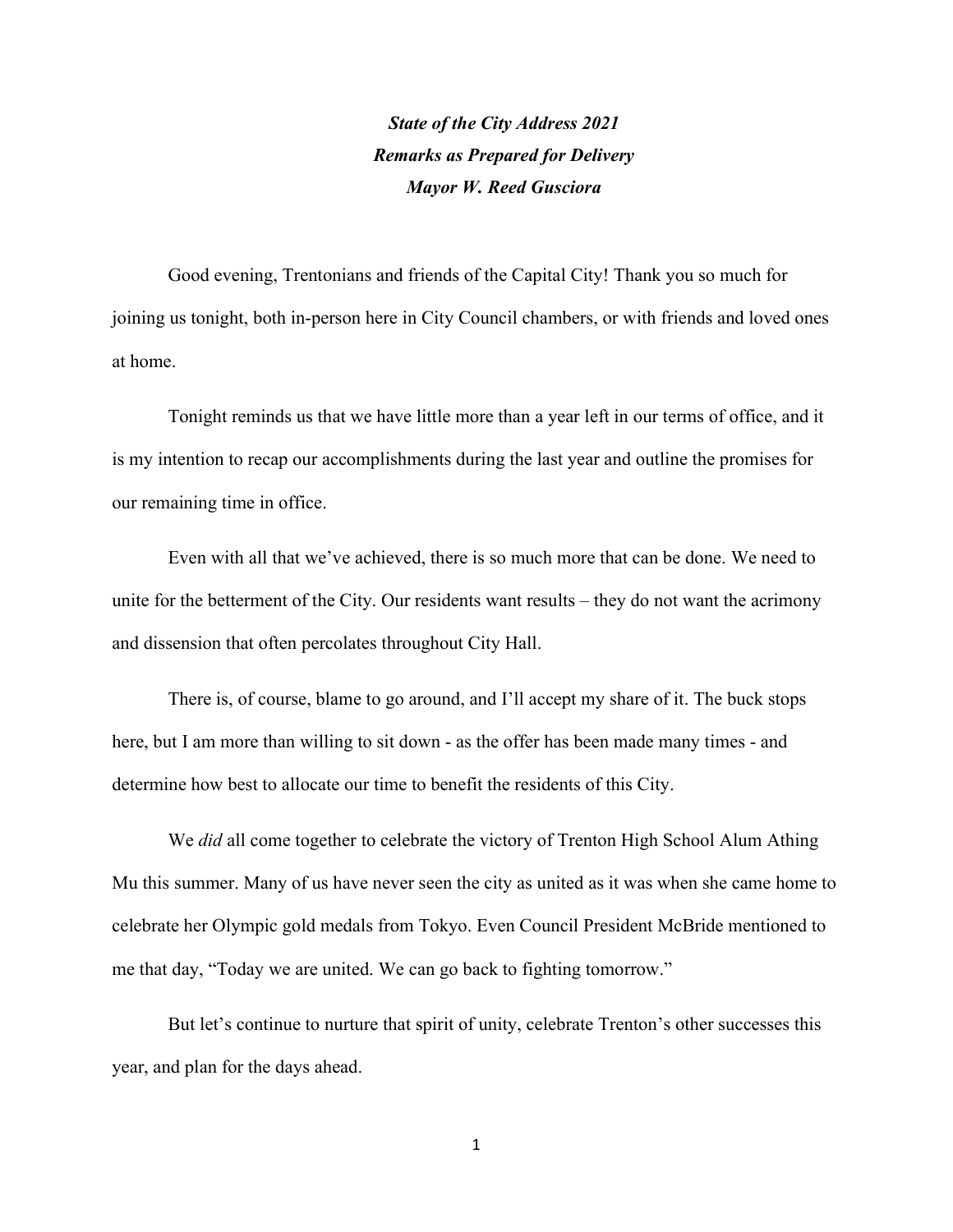## The American Rescue Plan

I want to start by discussing the American Rescue Plan. We're grateful that the Biden Administration, along with our federal representatives in Congress led by Bonnie Watson-Coleman, helped us secure an unprecedented \$73 million in American Rescue Plan. That is a truly incredible sum considering that our annual budget is \$220 million.

I've already laid out my spending plan for the first half of the \$73 million and sent it to Council for their consideration. The public can review the plan and offer their input at www.TalkTrenton.org.

Some of our proposals include programs that have stalled due to lack of funding. This includes modernizing our outdated police radio system; upgrading our parks, libraries, and community centers; and repairing our water mains.

 We were also able to address our COVID-19 budget shortfalls. We used \$7 million in rescue funds to balance our budget without any local property tax increase.

We can also expand critical services using rescue funds, including setting aside nearly \$2 million for expanded mental health counseling. Residents who have lost family members to gun violence or even COVID-19 will soon be able to take advantage of crisis counselors managed by our health department.

In addition, we've used rescue funds to help essential city employees who worked throughout the pandemic, many of whom became ill due to Covid exposure on the job.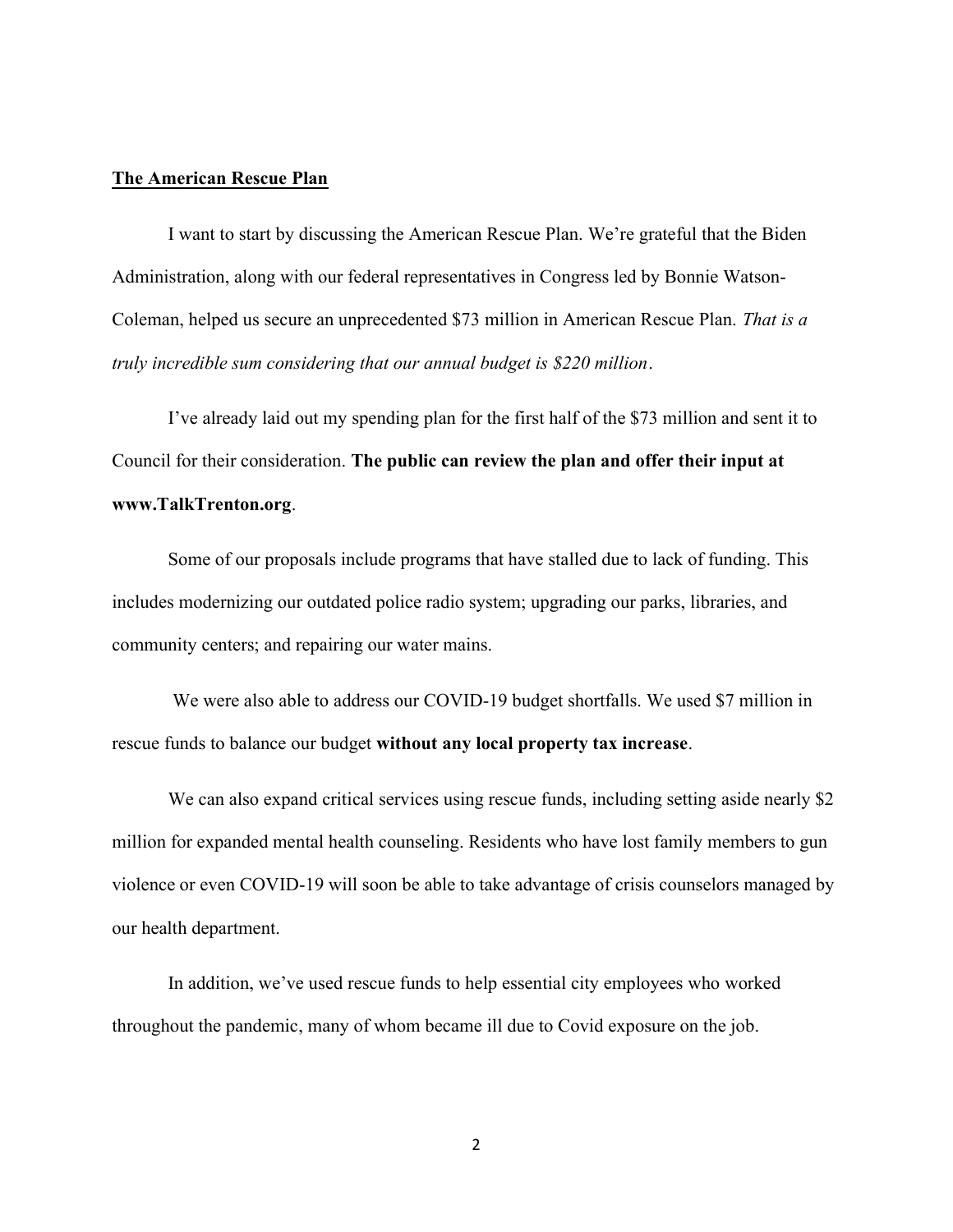This plan is a *living document*. It's flexible enough to incorporate public feedback or other emergent needs, and I encourage our residents to continue to provide us your ideas and perspective.

### Public Safety

Public Safety has been extremely challenging this year. Across the country, cities large and small have seen a rise in gun violence. Trenton is no exception.

I often visit hospitals and the homes of the victims. But that is never enough, and as we know, thoughts and prayers don't recover the lives lost. It's what keeps me up at night. We must continue to make every effort to improve public safety.

We reached out to the State, County and surrounding jurisdictions to help our patrols. We were also pleased to see the State's 3rd Real-Time Crime Center is finally up and running in our city. This facility is the primary law enforcement intelligence hub for Trenton. There, federal, state, and local agencies can collect and analyze data. In the long run, this can help prevent future crimes.

Based on this intelligence, Director Wilson is assigning more officers to target violent crime offenders in historic hot spots.

And those efforts are clearly paying of  $f - 187$  guns, 6,000 grams of cocaine, 42,000 decks of heroin, and more than \$800,000 in suspected illegal funds have been seized this year.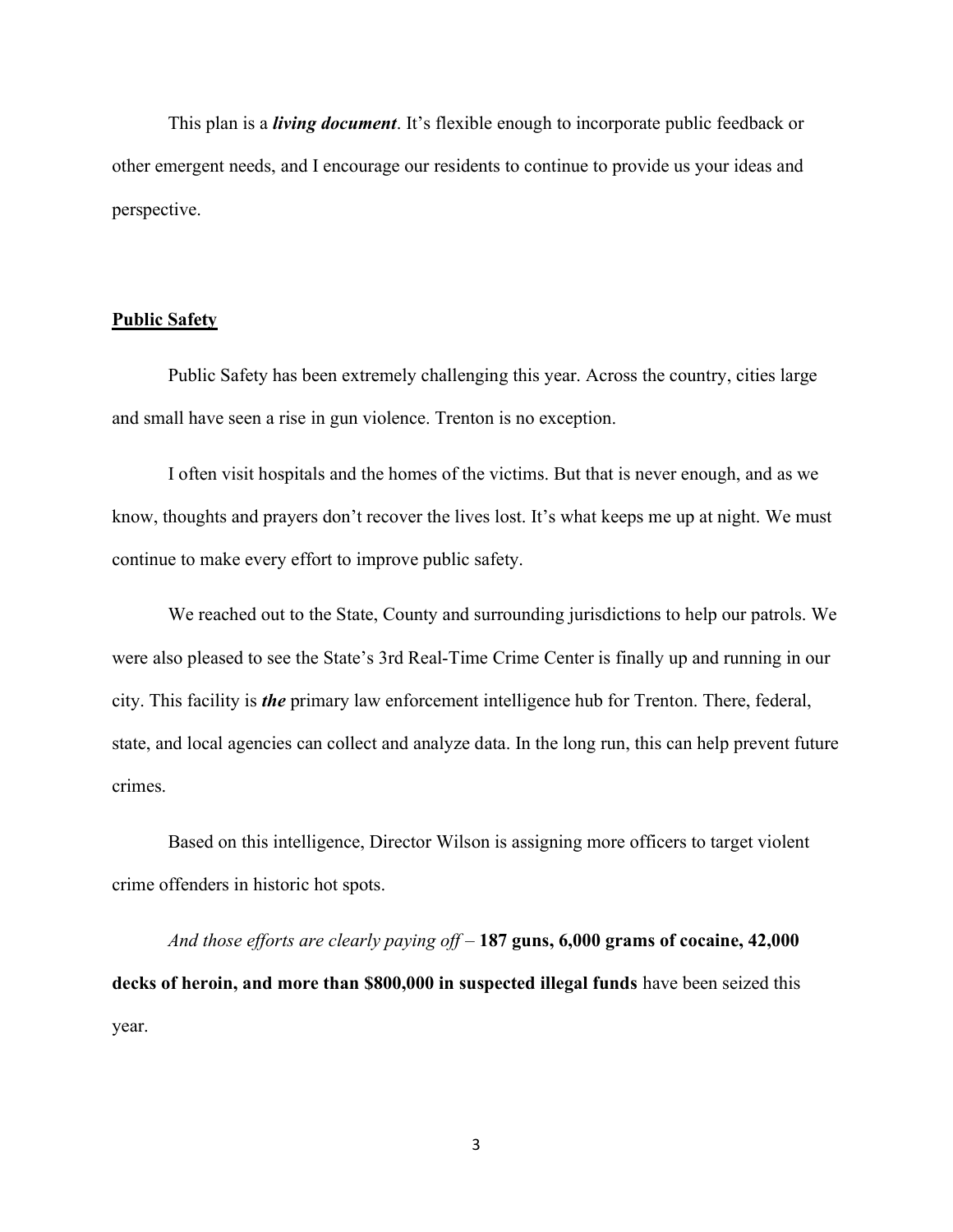But we know we can't arrest our way out of crime or settle long-held neighborhood conflicts on our own. We need the community's involvement. If you see a crime, or see something suspicious, please report it to the police.

And we can't urge parents enough, stay involved with your children. Make sure they stay in school. Get them involved in afterschool activities. Know where your children are after 10 pm. Know who they hang out with.

That's why youth engagement is a top priority for me. And when it comes to community policing, no one has offered more helpful input than Councilman Blakely.

For starters, we're working with the Mercer County Prosecutor's Office to expand youth activities. It was heartwarming to visit basketball camps run by former Seton Hall star Bryan Caver and former Harlem Globetrotter LaKeisha Sutton.

The TPD is also bringing back its Citizen's Police Academy. Trentonians in this room and at home can participate in classes about police procedures while getting to know the officers who patrol their neighborhood.

I was also pleased to see the return of the TPD Summer Youth Camp. Dozens of Trenton children had the opportunity to learn about police work and gang awareness training, all while participating in fun field trips in and around the city.

The police are also developing a Trenton Community Street Team program. You might have heard of a similar project that started in Newark under Mayor Ras Baraka. The Newark folks have been helping us put together a similar program here.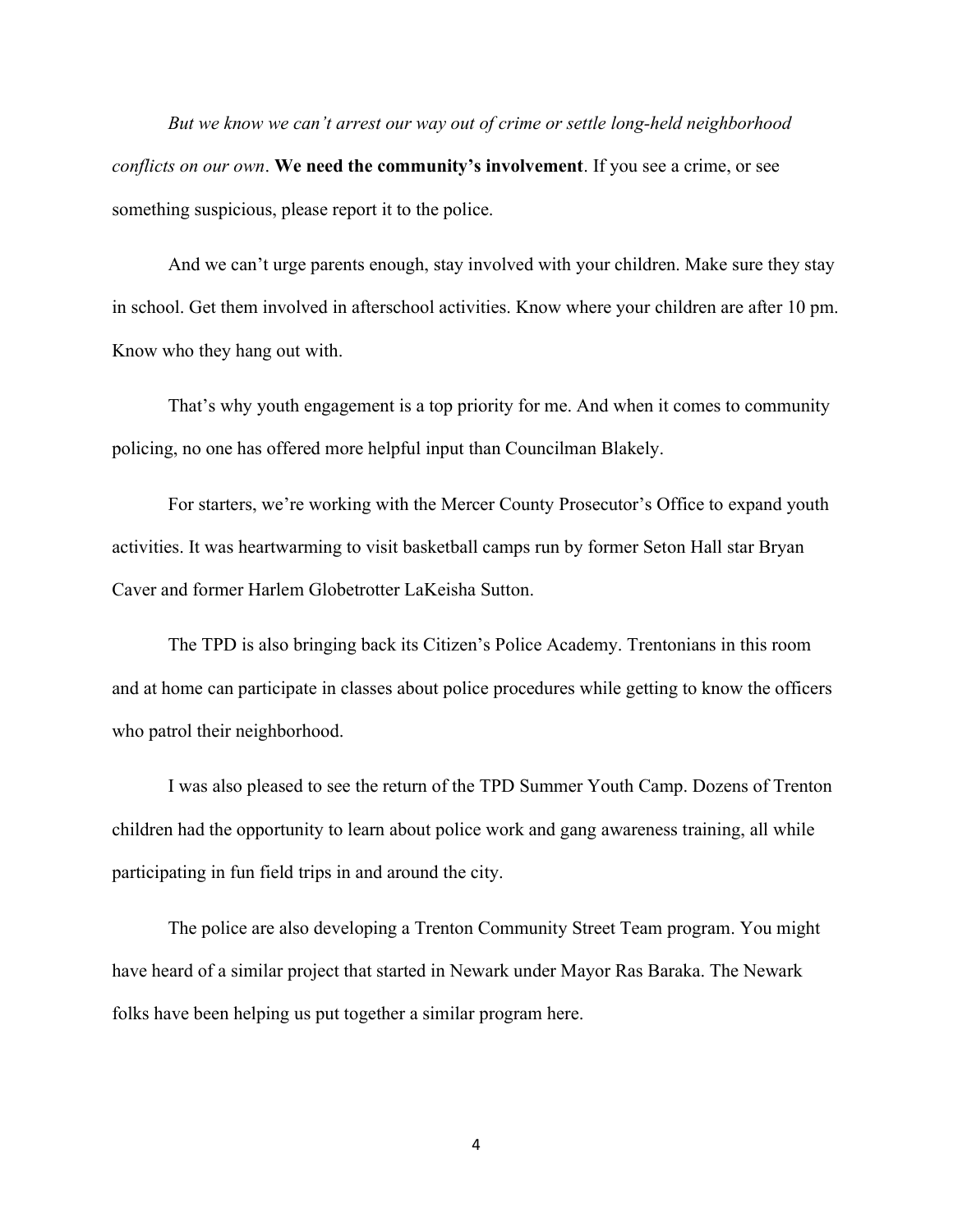Essentially, the program uses outreach workers familiar with the community to intervene in historic and ongoing neighborhood conflicts, prevent retaliation, and provide victim services. These programs have been successful in Newark and we look forward to bringing those positive results here.

Lastly, we need to show everyone that there is an alternative to a life of crime. Breaking the cycle of incarceration that plagues urban neighborhoods is a social justice, public safety, and community health concern.

Thankfully, we've made a ton of progress since we announced the creation of our Office of Returning Citizens last year. To date, our reentry office has processed 100 cases, 54 of which resulted in successful employment for formerly incarcerated individuals.

## Economic Development

There is no doubt that economic development, equal employment opportunities, and reversing urban blight are essential to any public safety program.

That's why Housing Director Andre Daniels is focusing his energies on supporting the businesses that are already here, adding new businesses and bringing developers to the City, all while addressing the large number of vacant properties in our inventory.

Last year, our property auction attracted an unprecedented amount of interest. Many bidders were Trenton residents or first-time buyers.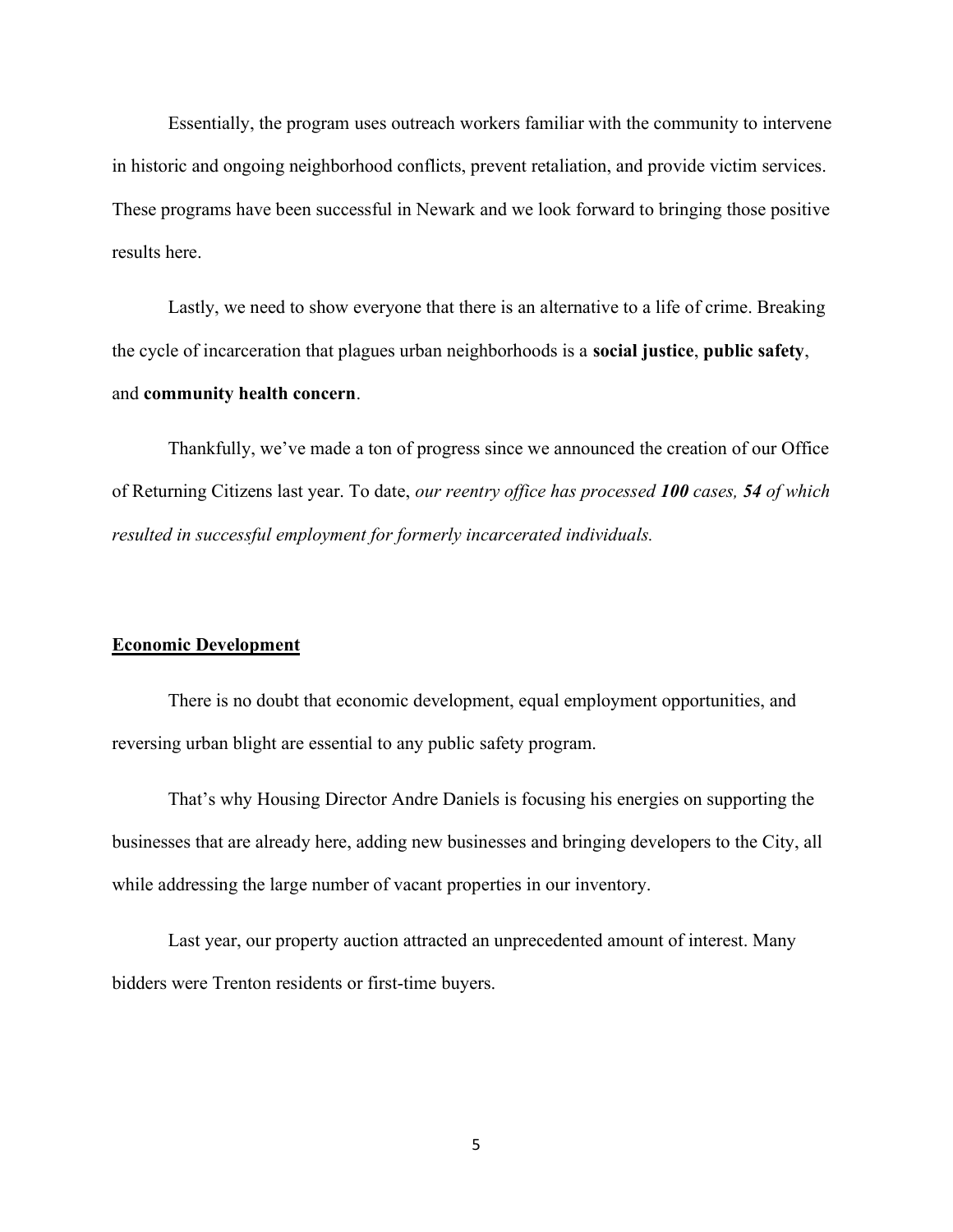To ensure that increased interest in Trenton properties benefits residents from all walks of life, we started our First-Time Homeowner Mortgage Program. This service is available to successful bidders on City properties who commit to residing in the auctioned property.

Next week, we are seeking Council's approval for five of these mortgages for new homeowners in the City's South Ward. I want to thank Councilman Muschal for helping us identify these properties.

We also ask Council to approve the City's next auction of 93 vacant properties citywide. This list includes another 10 properties under the first-time homeowner program.

When I first ran for office, I made a pledge to have 1000 homes in 1000 days. Our measure of success is new Certificates of Occupancy issued by HED. We were well on our way to achieving this goal when the Covid pandemic hindered our redevelopment efforts.

Well, I am happy to report we've issued 955 new Certificates of Occupancy since the start of my Administration. And despite Covid-19, we are still going to get well over 1,000 once our new housing projects are completed.

In the past year, thanks to the Trenton Housing Authority, we saw the completion and full occupancy of Turner Pointe, which replaced the abandoned Page Homes on Calhoun Street with 77 new units.

We'll soon see the completion of Jennings Village, to be named after our Civil Rights Champion, Edith Savage Jennings. This will bring another 72 affordable rental units to a previously vacant lot on Brunswick Avenue.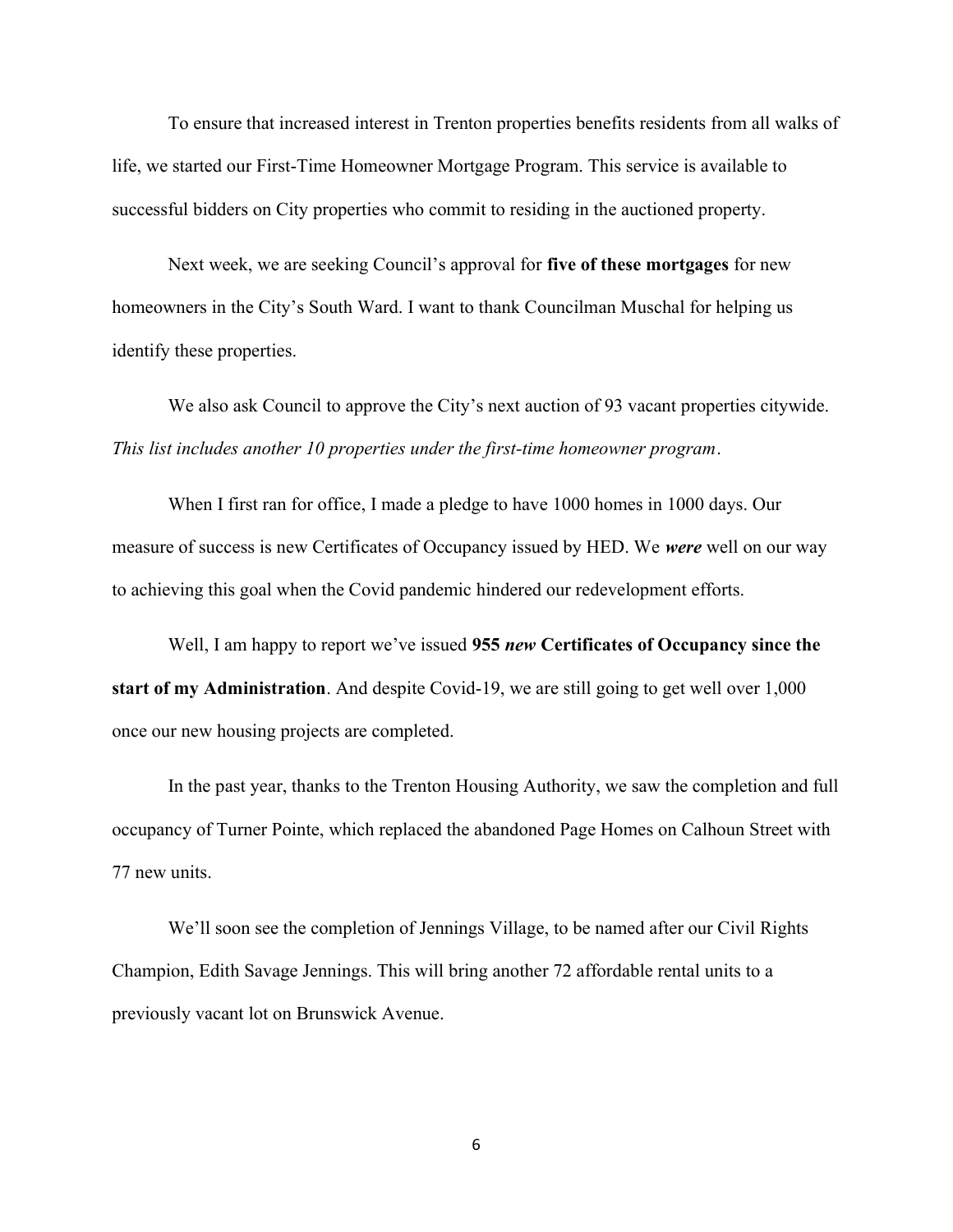We also can see construction crews at the abandoned Van Sciver Building on South Broad Street. They're starting an ambitious redevelopment project that is bringing 120 affordable and market-rate units to Trenton's downtown.

And in the coming weeks, the completion of the Vessel modular apartment building on Perry Street right next to Reverend Taylor's Church will transform another abandoned lot into six modern apartments.

With these development projects, no one can claim that we are not bringing developers into the City. No one can claim that Trenton is not a good place to do business. What everyone should know is that we will continue to market the City as a great place to live and work. We will continue to find developers and individual homeowners who can help transform the abandoned properties in our inventory into new livable space.

# In fact,  $I$  am excited to announce for the first time tonight that there are two proposals to redevelop Roebling Block II.

From my first day in office, I've tried to get a developer interested in this block of abandoned Roebling factories. Now we have two such proposals to revolutionize this area of Chambersburg.

 I ask City Council to make this a priority. Both Roebling proposals call for mixed-use residential units and a public square for arts and entertainment. If we work together, we can see this jumpstarted before our term ends. Either one would bring jobs, customers and other opportunities to area residents and businesses.

In addition, I recently met with developers inspired by both the famous Wall Street in New York and the historic Black business district community that once thrived in Tulsa,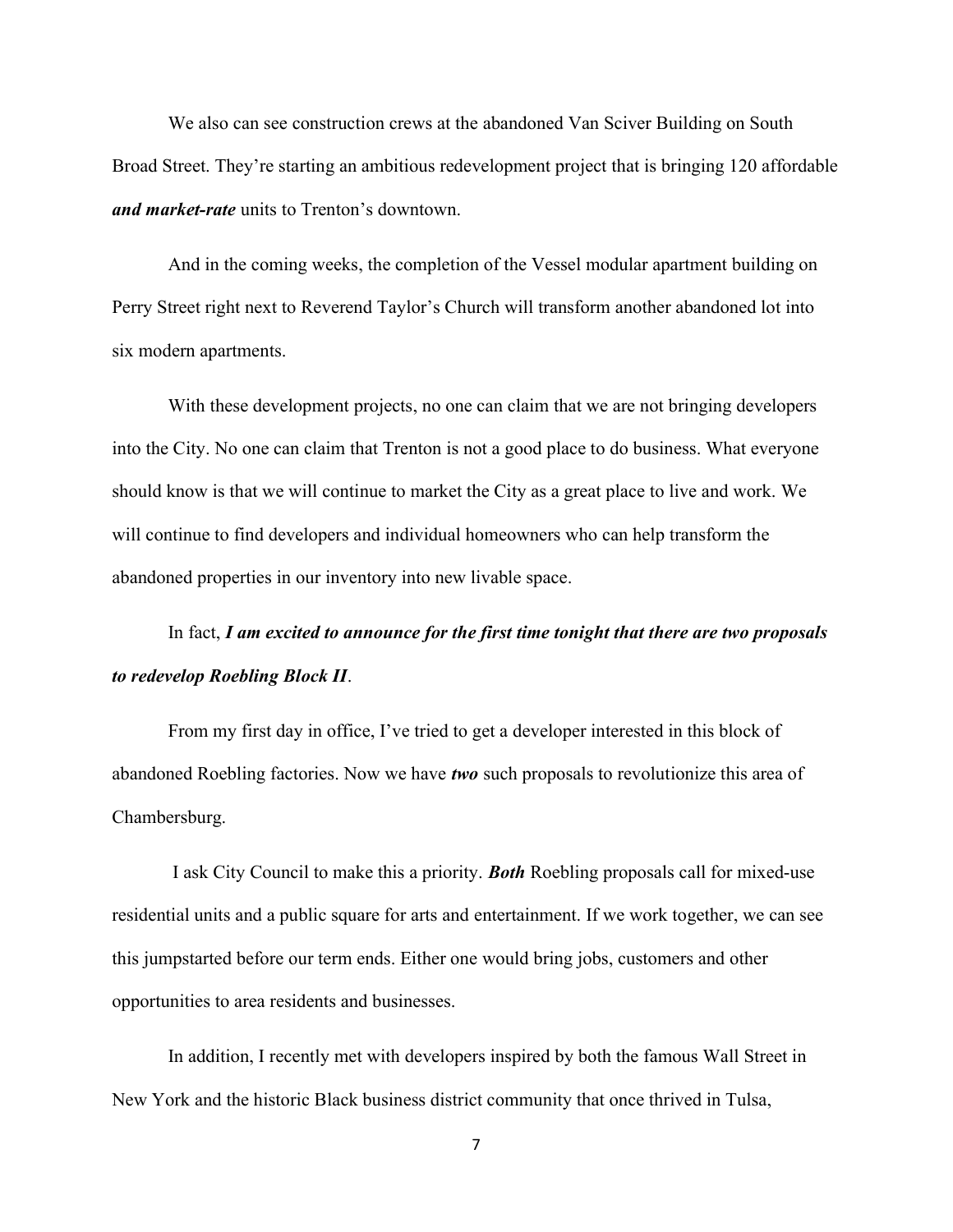Oklahoma. Those developers want to bring that vision to our own Wall Street here in Trenton. They want to give entrepreneurs of color the opportunity to cultivate a business district that truly reflects our rich and diverse history. I look forward to bringing this resolution before Council as well. Let's put our OWN Wall Street on the map!

Yet another development plan on the horizon targets the abandoned Clinton Court on North Clinton Avenue that was once a mansion and then an apartment building. The current owners are willing to turn over the dwelling to the City so that we can attract a developer to bring new housing to the block.

We are also working with the State and the Capital City Redevelopment Corporation to transform the abandoned Taxation Building on Barrack Street into a commercial hub for new businesses. Again, this will bring significant opportunities to Trenton's downtown.

I was also happy to attend a public meeting organized by Octavia Sutphen and the Neighborhood Improvement Association about redeveloping the old vacant Mercer Hospital Site. This property has been vacant for far too long, and it's about time we kindle development on that site. I want to thank Councilman Harrison for his support in this effort.

As for our small businesses, I'm especially proud that we secured 38 emergency loans for Trenton businesses. When the final numbers are in, Trenton will have a better business retention rate than other cities in the state that struggled with COVID-19 closures.

Moreover, in the last year we saw 52 new Trenton businesses open, including Royal Cake Creations; Food Bar & Grill; North Side Café; Lucky's Lunchbox; Success Barber Shop; Dylilah's Sweet Sin'Sation; and A Prepared Place Natural Haircare. *Indeed, Trenton Still* Makes Main Street Businesses.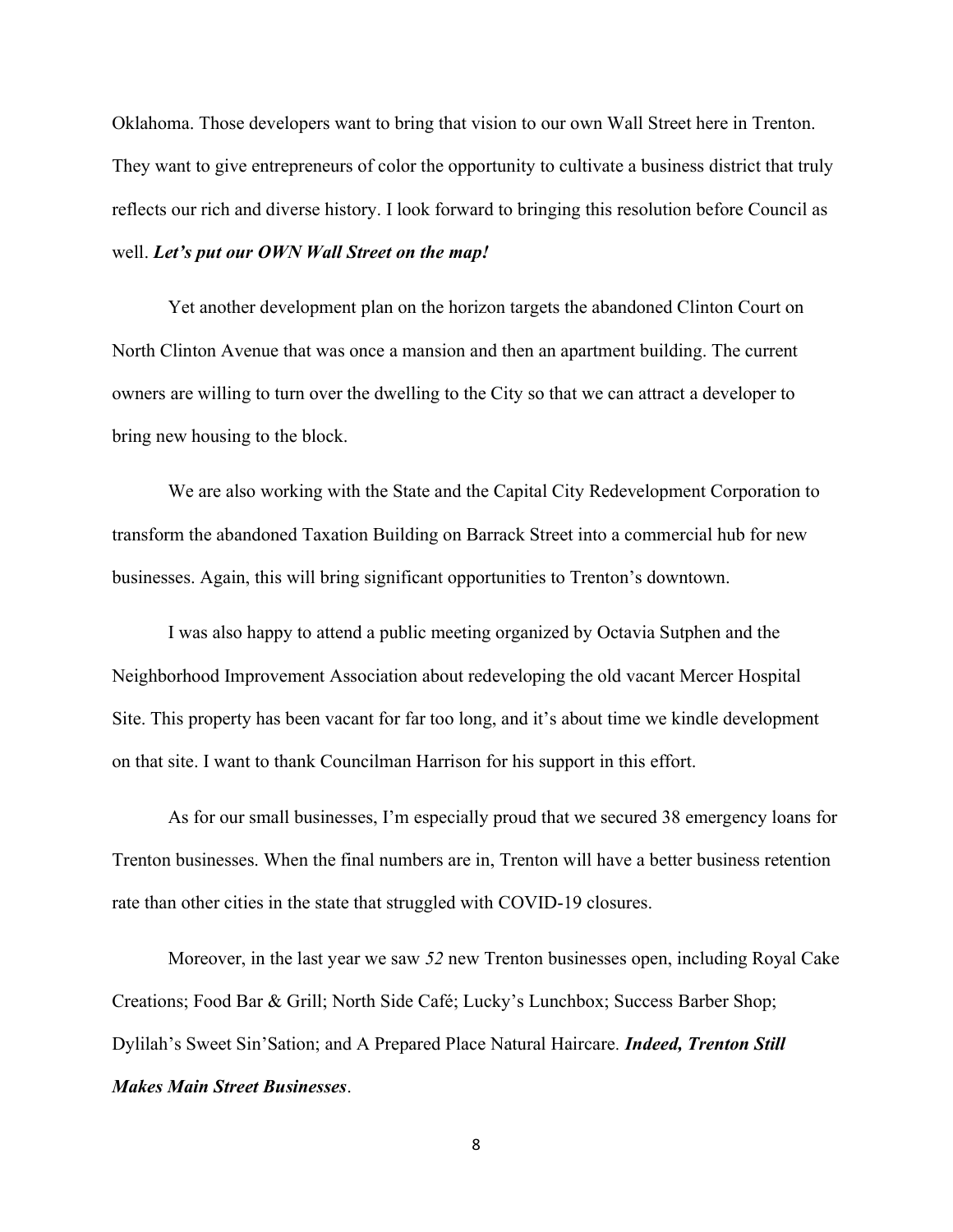Don't forget about TerraCycle, a top-100 Forbes company that operates in 21 countries but still calls this city home. I'm happy to say that they reaffirmed their commitment to Trenton by buying two vacant city lots to expand their main office.

My Administration also came together with City Council to approve a job creation loan to help Princeton Hydro set up shop in Roebling 3, bringing their headquarters and dozens of employees with them. This historic industrial site – which has been vacant for over 25 years will be transformed into three floors of unique, state-of-the-art office space.

Lastly, we're **incredibly excited** for the future of the cannabis industry here in Trenton. Thankfully, our recent ordinance allows for 10 dispensaries citywide and permits related businesses to operate in the downtown area. There is *no doubt* that this will pave the way for more jobs, revenue, and traffic to our local restaurants and shops.

## Urban Blight

But none of this progress will last until we root out the blight that cripples economic opportunity and weighs down the spirit of our neighborhoods.

I want to take a moment to reflect on a neighborhood tour we did on Stuyvesant Avenue from Parkside to Prospect Street earlier this week. Many of our residents know the area all too well. Here, community groups that offer kids programs and meals sit right across the street from dangerous hangouts. Families pass lot after lot of awful decay on their way to work, church or school.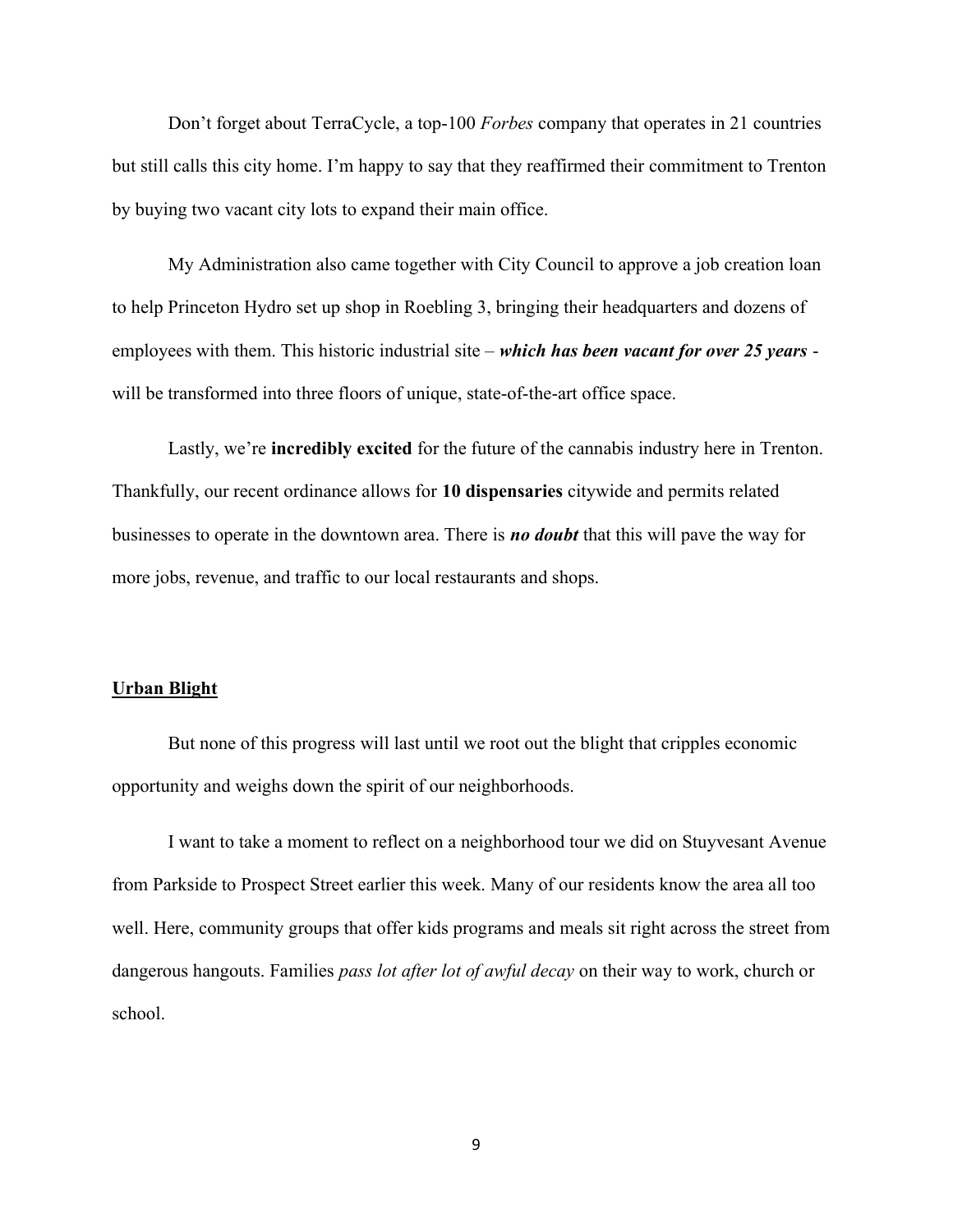I'm thankful for the Directors who joined me on this tour - Housing Director Daniels, Health Director Lopez, Business Administrator Cruz and Police Director Wilson. We toured the distressed properties. We spoke to as many residents as we could about their experiences. I wanted my team to witness firsthand why addressing urban blight is a top priority of this Administration.

That's why we're bringing as many demolition projects as we can to open up these neighborhoods for critically needed development.

Trenton has over 1000 houses that are vacant or falling apart. None of them produce tax revenue. Instead, they create havens for drug and other criminal activity.

A study in the American Journal of Public Health found that abandoned buildings and vacant lots are directly related to an increase in violent crime. That study concluded that urban blight remediation can be a cost-efficient way to significantly reduce gun violence.

But we have to address this problem smartly. We've taken our time to inventory and prioritize target properties.

In the coming weeks, we will put before Council 31 properties on Sanford Street, one of the worst blocks in the City, that need to be taken down to make way for new development. Can you *imagine* new and safe homes in this neighborhood?

 If there is one thing we can all come together and agree on, it's that we must address this crisis. Together we can lift this city from this blight *and* create new opportunities for local contractors.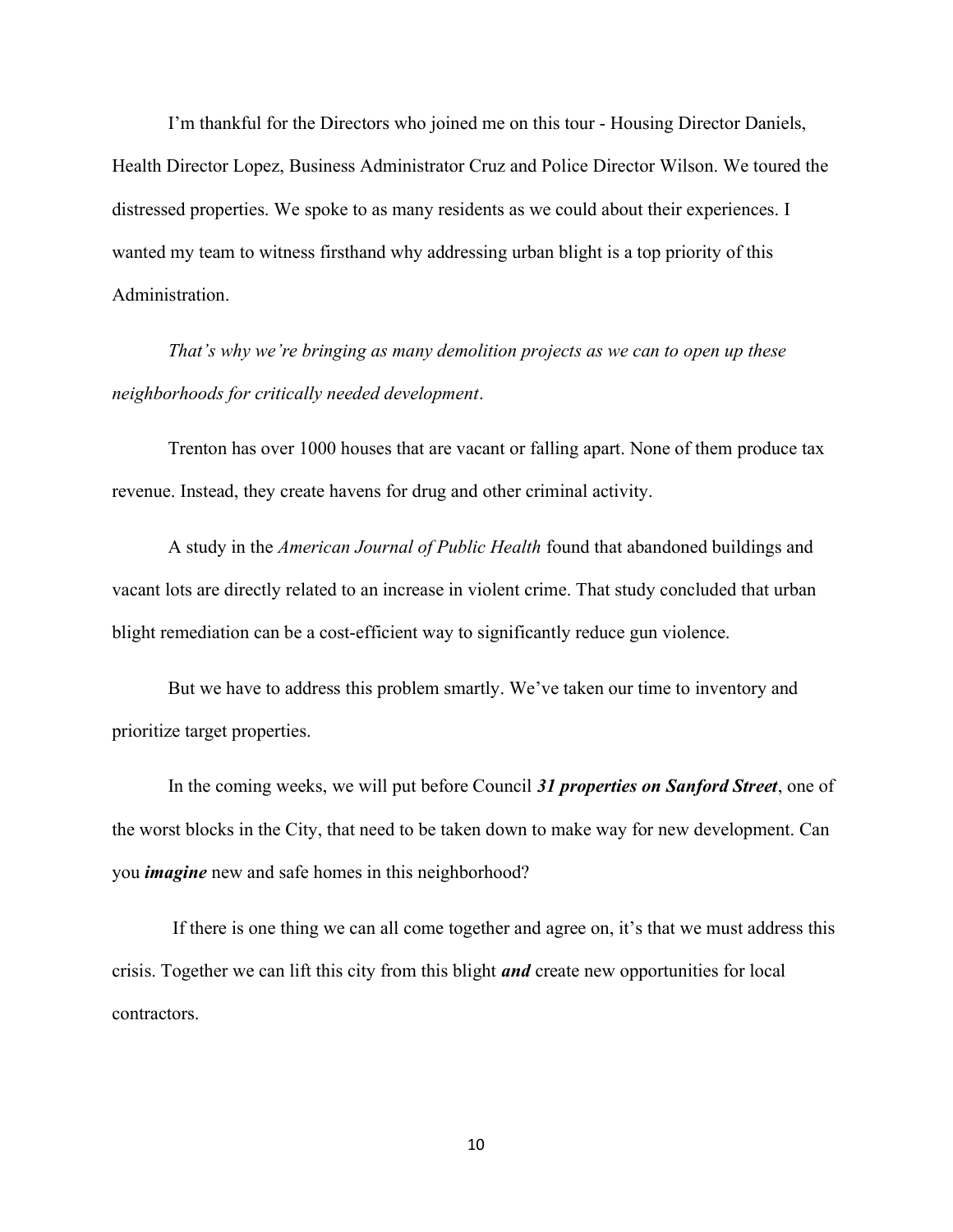We're fighting blight in other ways too. Between August and September, HED, Public Works, and the Parks Department worked extra hours in the morning and evenings to carry out more than 1,200 additional inspections as part of a plan targeting vacant properties.

Our residents are a tremendous partner in this effort. You reported 1,400 complaints directly either by phone or via GovAlert, an app that you can download to your phone. Thanks to your input, 1,100 of those complaints were abated, and 1,000 court summonses were issued for violations.

Our roads are also due to receive a *major makeover*. By the end of this month, PSE&G will repave more than 30 roads all over the city that were torn up for line maintenance. Next on the horizon is our \$2 million plan under Director Wale Onitiri to pave 57 additional City streets starting this spring.

#### Public Health

Tonight I also want to discuss public health. We cannot advance unless we do our best to keep residents and businesses safe from COVID-19. Nothing hurts progress more than businesses closed, students stuck at home, and fewer and fewer visitors to our city.

Yet, I'm proud to report that as of today, more than 73% of our residents have received the COVID-19 vaccine.

When the state recognized a racial divide among early vaccination rates, they chose Trenton as a pioneer site for their Faith-Based Vaccine Program. With very little notice, we were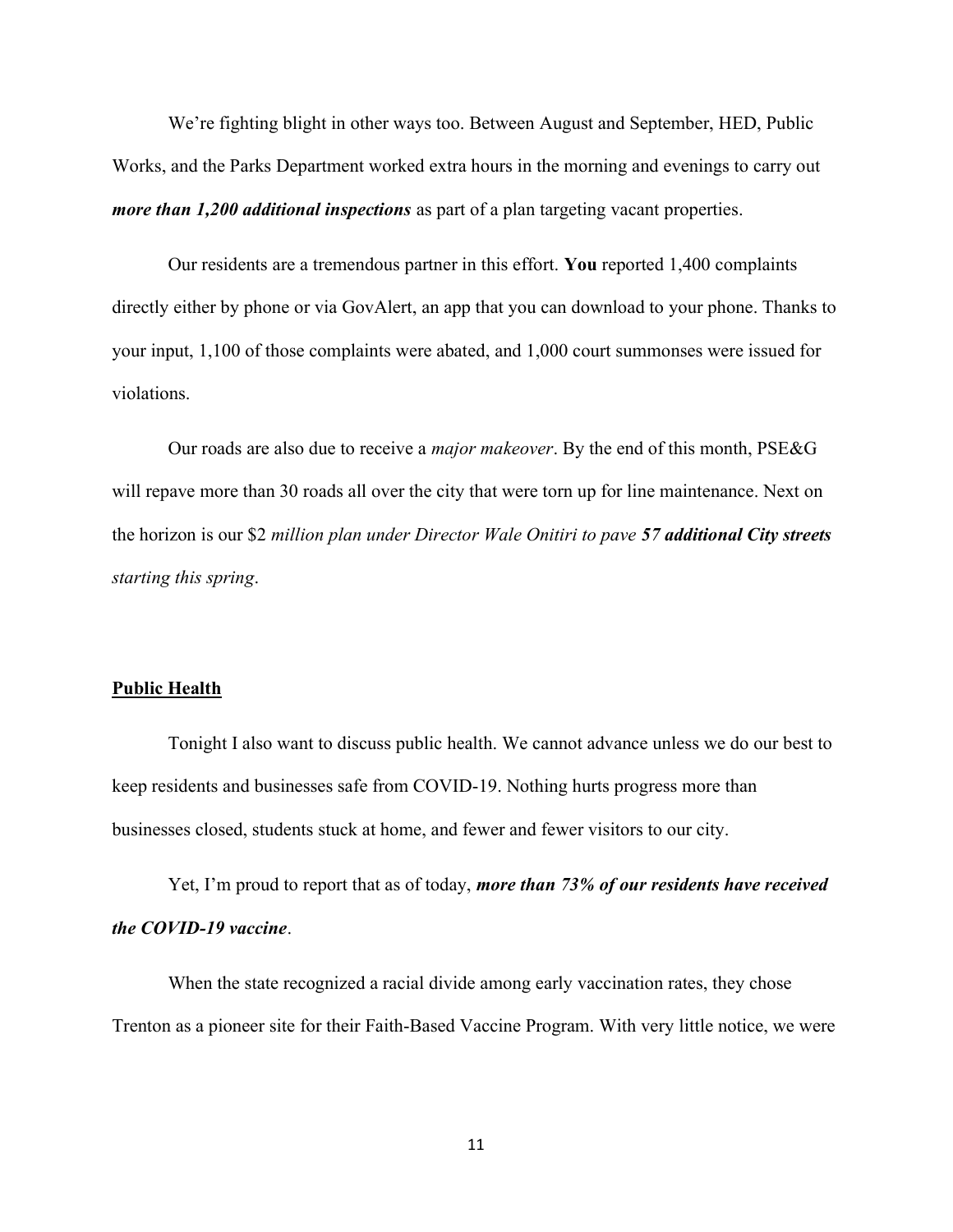entrusted to ensure thousands of bonus vaccines made it into predominately Black and Latino communities.

And we did exactly just that: our COVID team, with the support of dozens of church groups, FEMA volunteers and U.S. Army medical professionals administered over 8,000 vaccines. A very special thank you to Pastor Rodriguez at the Pentecostal Church on North Clinton Avenue for his tremendous assistance in that effort.

The impact was dramatic: vaccination rates among Trenton communities of color skyrocketed from as low as 6% percent to 40% of new vaccinations.

I have to commend the relentless efforts of Dr. Lopez and Health Officer Yvette Graffie-Cooper, who have had considerable support from OEM Director Grady Griffin and Director of Recreation Maria Richardson. They are the best team in the state.

In fact, we just challenged Paterson to a competition to see which City will have the highest vaccination rate by the end of the year. We're going to win by continuing to provide vaccines where our residents can most easily access them: at churches, schools, parks and even in the homes of seniors and those with disabilities who are unable to travel.

Now, we're starting our booster program to ensure we build on that success well into the future. This delta variant is aggressive. It's dangerous, especially to unvaccinated residents. That's why we're going to allocate \$2 million in rescue funds to develop and staff a permanent vaccine booster program.

Keep in mind that individuals between the ages of 18 and 29 are one of the least vaccinated groups in Trenton. I ask everyone listening to me tonight to join us in our campaign to reach our youth in the coming weeks. If you haven't yet been vaccinated and are unsure, call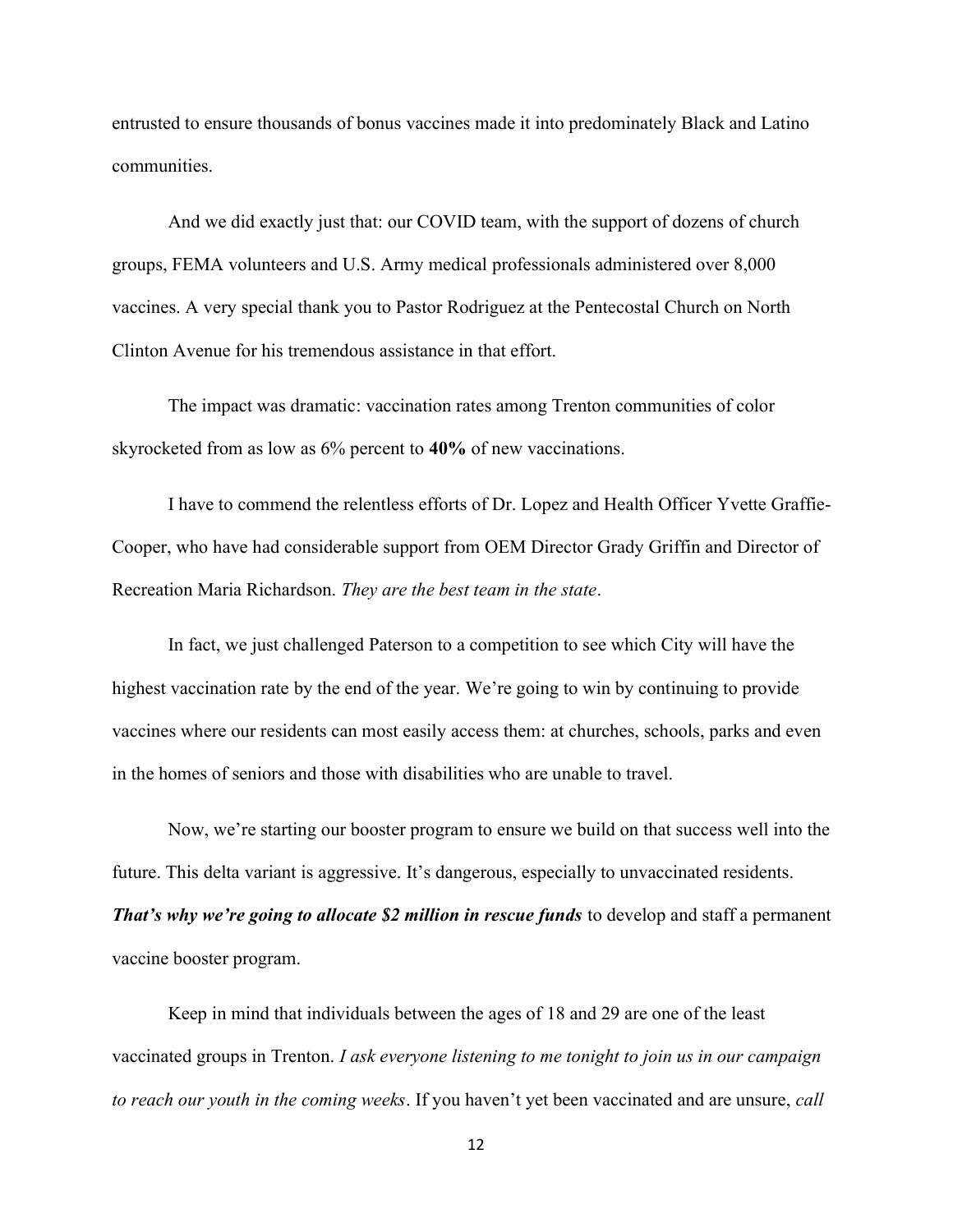$us$  – Director Lopez and her team will be happy to answer any questions you might have, discuss the science, and help you best protect yourself and your loved ones.

COVID has made things tough on us in other ways too: homelessness and food insecurity are constant threats to our most vulnerable residents.

That's why we helped 200 families, including 418 children, with rent expenses. Its why we helped over 800 homeless families, fire victims, and seniors secure housing or avoid eviction.

We've also provided meals - up to 800 a day - to seniors and COVID-impacted households, thanks in large part to the help of Trenton Area Soup Kitchen, Meals on Wheels and others. Our Summer Food Service Program also provided over 60,000 meals during the summer months.

But even if we can solve the immediate needs of food and shelter, the mental toll of COVID-19, gun violence and other trauma is a constant concern. That's why we're creating that new mental health program funded by the American Rescue Plan that we will put before Council in the coming weeks.

Meanwhile, the TPD is doing its part to help with a recent uptick in overdose cases. They're taking advantage of a recent **Opioid Response Team Grant** to coordinate with healthcare professionals and treatment centers to aid arrestees who are struggling with addiction.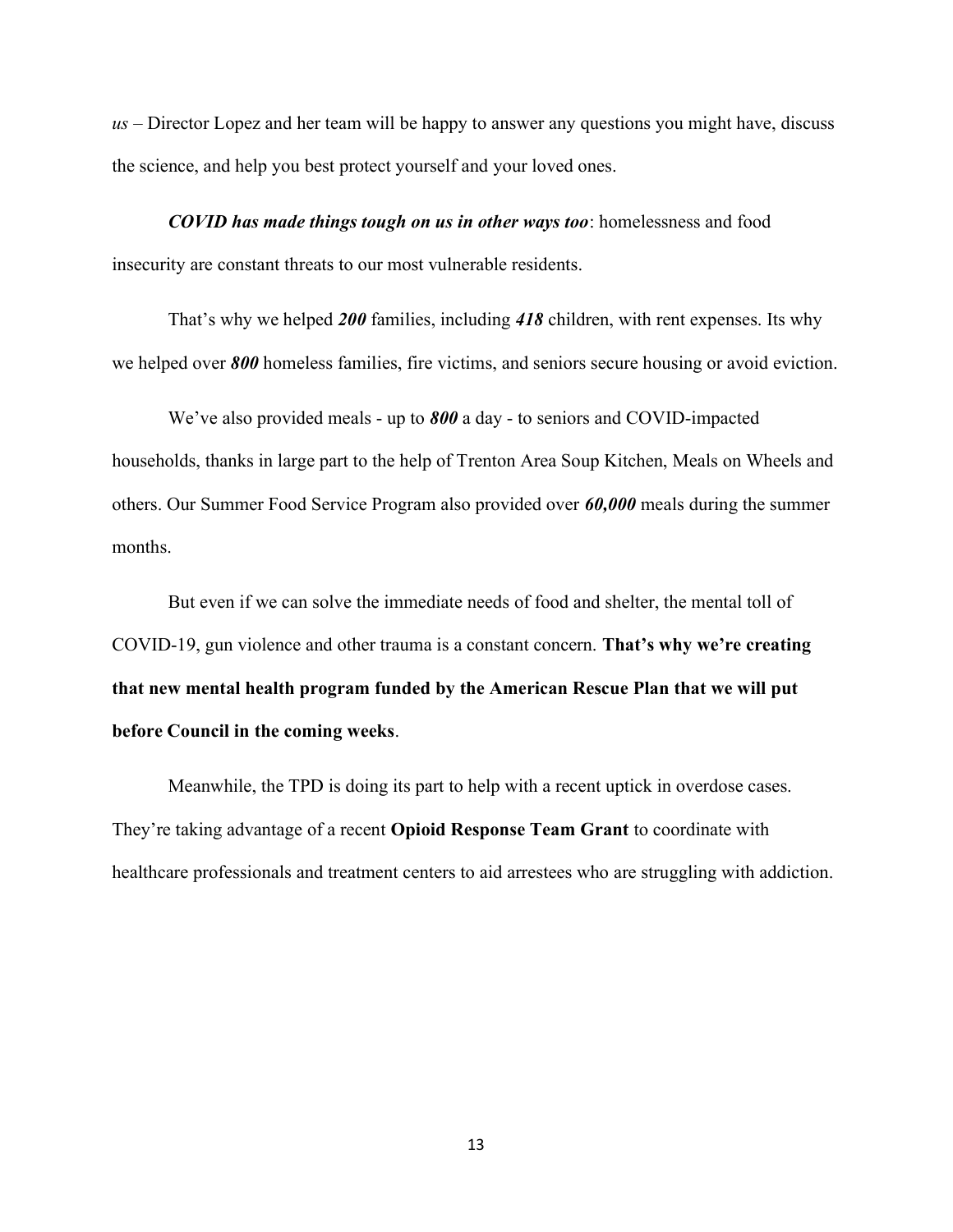# Trenton Water Works

Speaking of health, I want to discuss how far Trenton Water Works has come under Director Mark Lavenberg. As stewards of this precious resource, we need to show our residents and ratepayers that Trenton is willing to do whatever it can to improve water quality.

To date, more than 5,000 lead service lines have been replaced with a safer copper alternative.

Meanwhile, all 24 filters at the water filtration plant have been replaced. Next up is a \$5.5-million project to renovate the plant's water intake.

We're also bringing \$4 million in Rescue funds to *finally* replace the water main in Ewing's Olden Ave business district that is notorious for flooding and other issues.

Lastly, while we're making investments in water infrastructure, I'm even prouder of the investments we are making in the Trenton residents who run the utility. We're now a few semesters into our new Training and Apprenticeship Program, which for the first time in the utility's history provides current employees with the education necessary to pursue higher-level jobs in water treatment and distribution.

This two-year program is open to employees of all ranks and educational backgrounds. Since its inception in September 2020, the program has graduated 14 students and welcomed 14 new students for the 2022 class.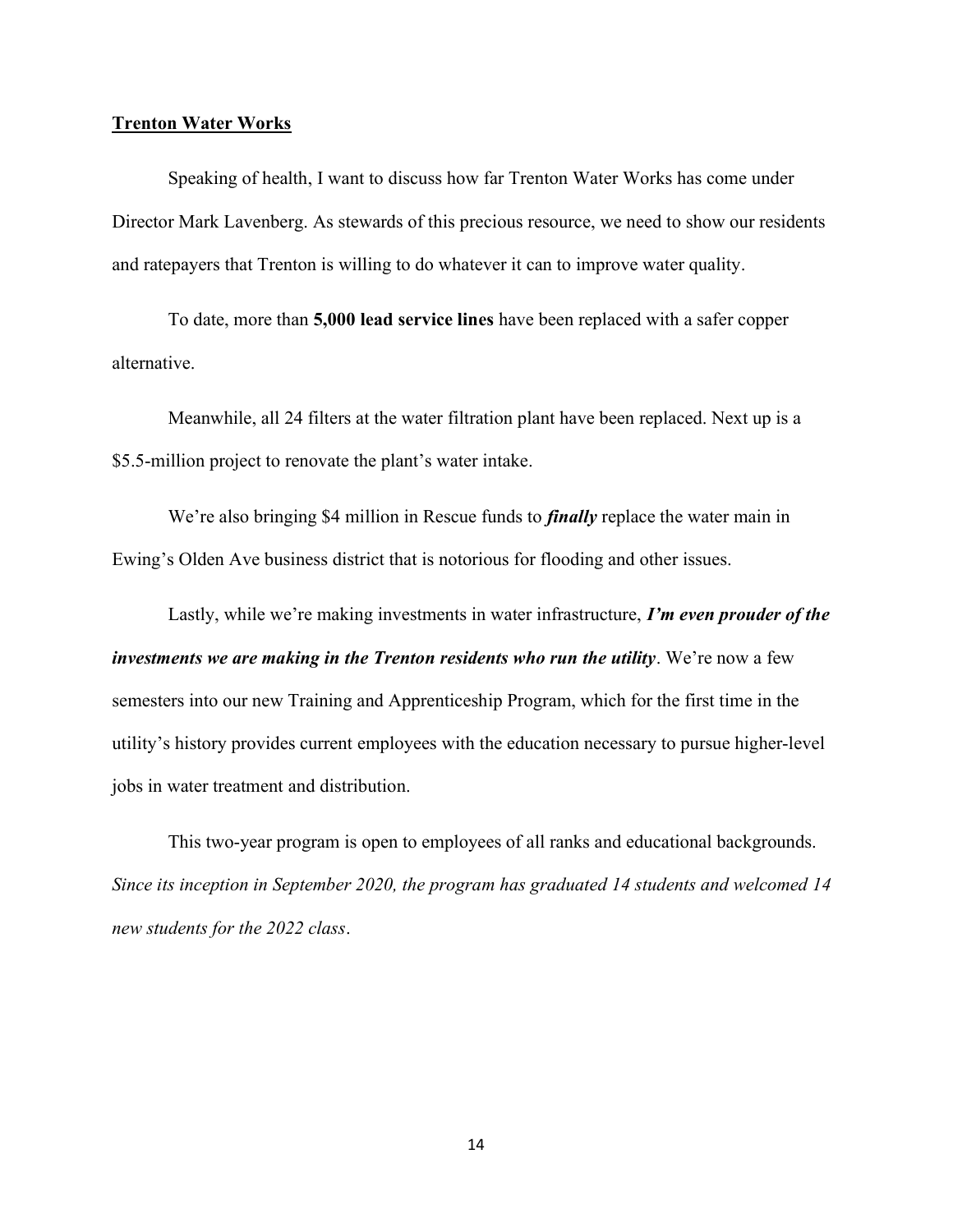#### Parks, Recreation and Culture

Tonight, I'd also like to touch upon all the improvements coming to Trenton's parks and community centers this year.

Trenton is a city defined by great moments in history. It's out of respect for that legacy that we're making sure the Trenton Free Public Library gets the repairs it needs.

This includes \$4 million in ARP funds for repairs and improvements to the main building on Academy Street. Without these renovations, the library – the second oldest in the nation - will suffer further damage to its many resources, including irreplaceable historic artifacts.

We're also making headway on establishing a historical trail showcasing the African American experience in Trenton. We're preserving the Carver Center – a notable community meeting site that's been around since the early 1900s; the Higbee School, which was the first African American School in Trenton; and the Locust Hill Cemetery, which holds ten African American soldiers who died in the Civil War. We want the trail to also showcase Catherine "Stoney" Graham's historic march downtown, which mirrored Dr. Martin Luther King's march on Washington.

Speaking of ARP funding, when we unveiled our first plan in June and asked for public input, we received overwhelming support for youth programming.

Well, we hear you loud and clear – we're going to advance a *nearly* \$2 million proposal under Director Richardson for sweeping improvements at recreational fields across Trenton. This includes North Trenton Athletic Fields, West End Athletic Fields, Hetzel Field, Wetzel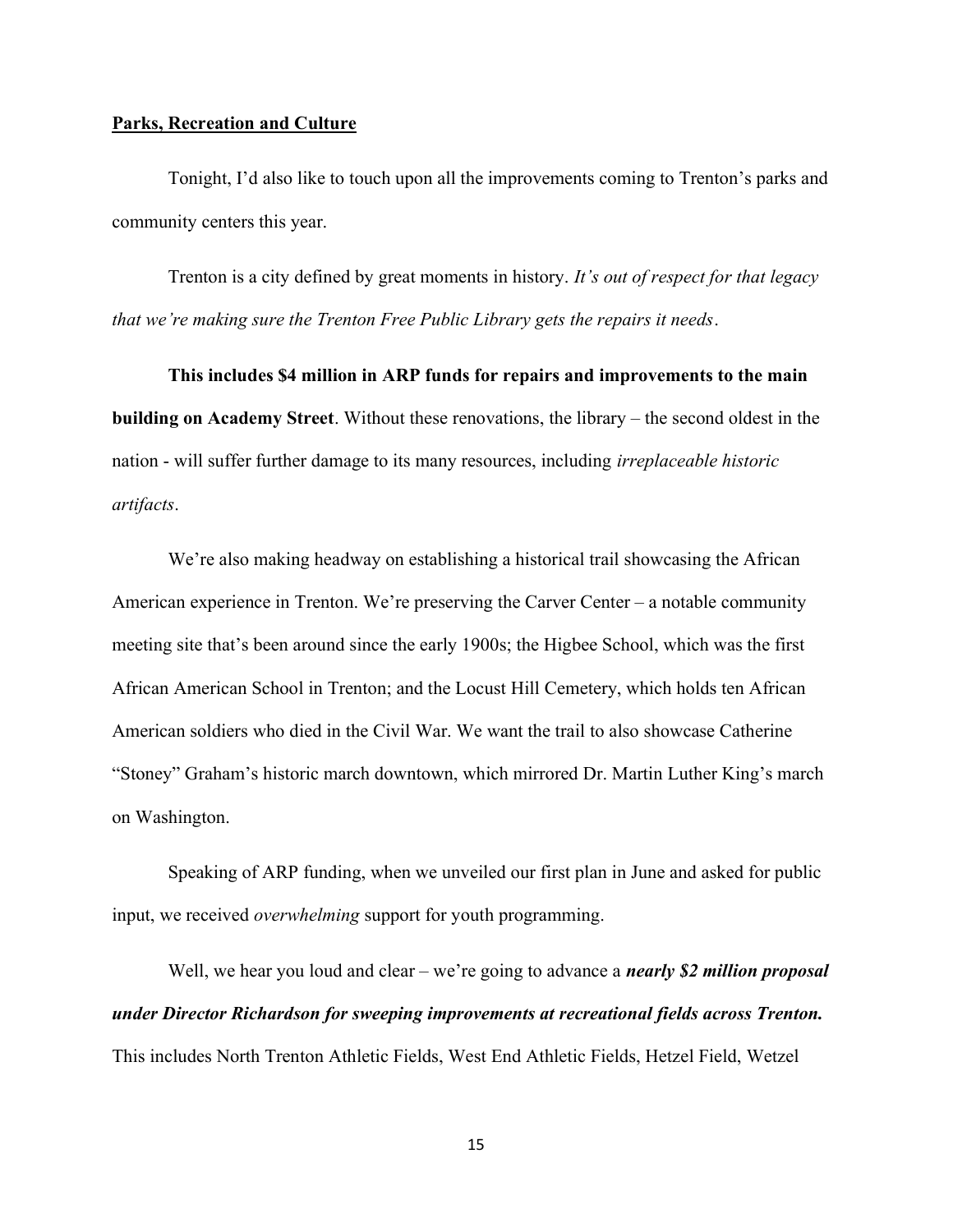Field, Chambersburg Field, 611 Field, and Cadwalader Park. The funds will be used for repairs and improvements, including new batting cages, food stands and bleachers.

Already in the works is a recently approved plan to renovate basketball courts across the city. We've also made safety improvements in playgrounds city-wide, including Martin Luther King Park, where we installed new playground equipment last year.

Also, thanks to community and Council support, we're able fund architectural designs for the Taylor Avenue and Amtico Square sections of the Assunpink Greenway Park Project. This progressive plan seeks to transform those vacant industrial sites into brand new recreational space for Trenton's children.

In a city that craves youth activities, this plan delivers. It incorporates a ton of ideas we've received from years of extensive community outreach, including an outdoor skatepark, street hockey rink, and soccer court.

Lastly, this is a city built on block parties – cookouts – and great music. One of the worst parts of COVID is we haven't been able to see you as much as we want. Thankfully, with folks getting vaccinated, we got to see more than 10,000 residents and visitors at special events hosted by our Parks department this year.

We were grateful for your company at our 15 'Take It To The Streets' neighborhood block parties, 12 movie events citywide, and 10 concerts including the House Music Festival and the NJ Capital Philharmonic Orchestra.

This year, Director Richardson and Director Steve Wilson decided to have one central National Night Out celebration in Cadwalader Park. It got great reviews from the families who attended, and we'll try to make it even bigger next year.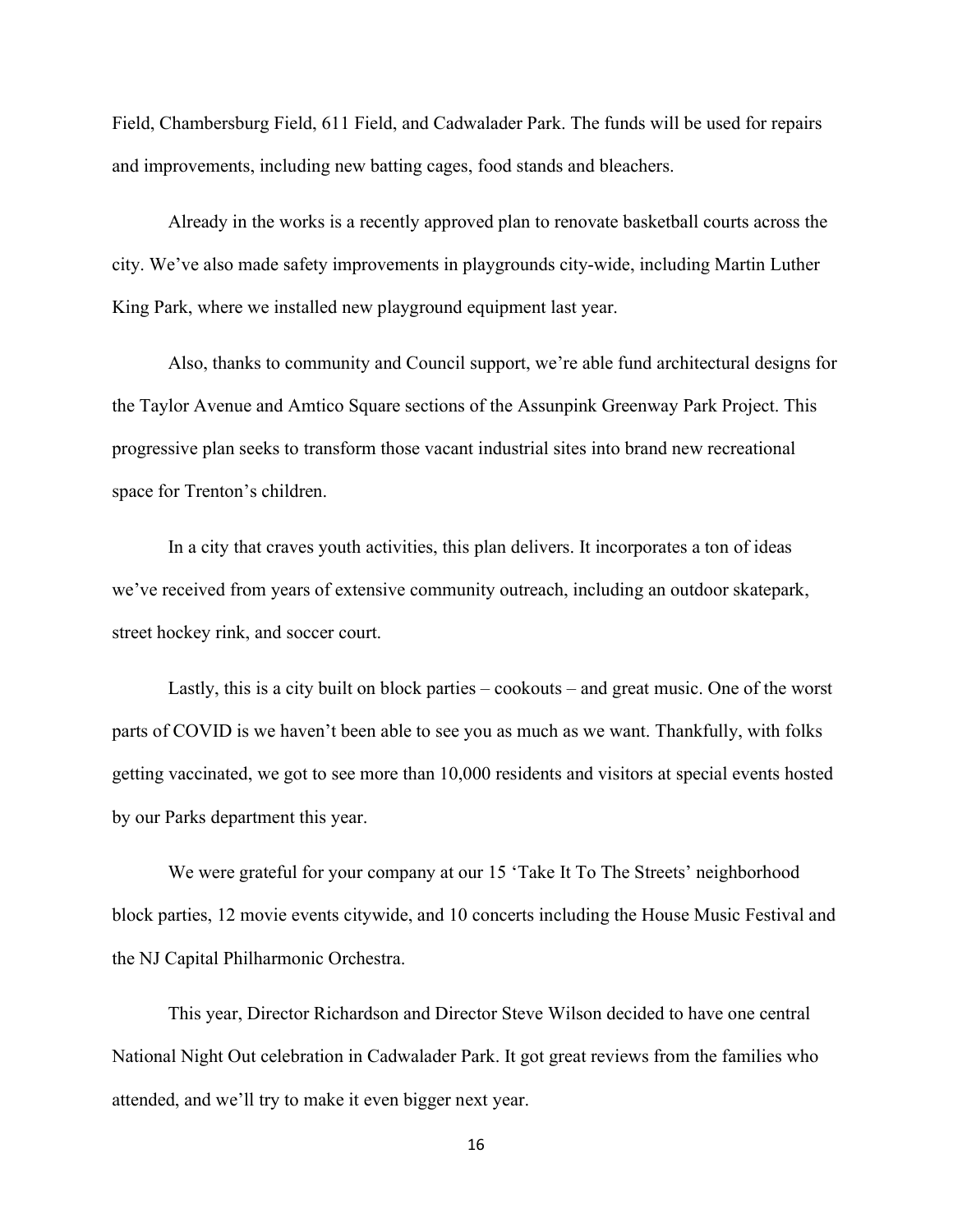We had another great year of Trenton Public Pools, which kicked off with a visit by our Governor and Trenton's late and great Sarah Dash. We had *an average of 850 residents* at our five pools each day, including Hetzel, which is sporting a new parking lot and rain garden.

Speaking of Hetzel, Director Richardson accepted the "Excellence in Design" award in May from the NJ Parks and Recreation Association for the new layout of the pool and sprayground complex.

# Fiscal Management

Behind all of these improvements is an Administration Department under Business Administrator Adam Cruz, who worked all year with the N.J. Department of Community Affairs to secure \$10 million in capital city aid and \$10 million in transitional aid, including a bonus \$5 million allocated specifically to update our aging police fleet and parks in all four wards.

This is a huge improvement over the \$6 million in transitional aid we received in my first year. We thank our state representatives from the Fightin'  $15<sup>th</sup>$  – Senator Shirley Turner, Assemblywoman Verlina Reynolds Jackson, and Assemblyman Anthony Verrelli – for helping us secure this critical funding.

The budget team also included Finance Director Ron Zilinski, Assistant BA Colin Cherry, Chief of Staff Arch Liston, and Budget Examiner Alphonso Jones. Thanks to them, even if your County and School Tax portions of your tax bill increase, our portion, the municipal tax, will not.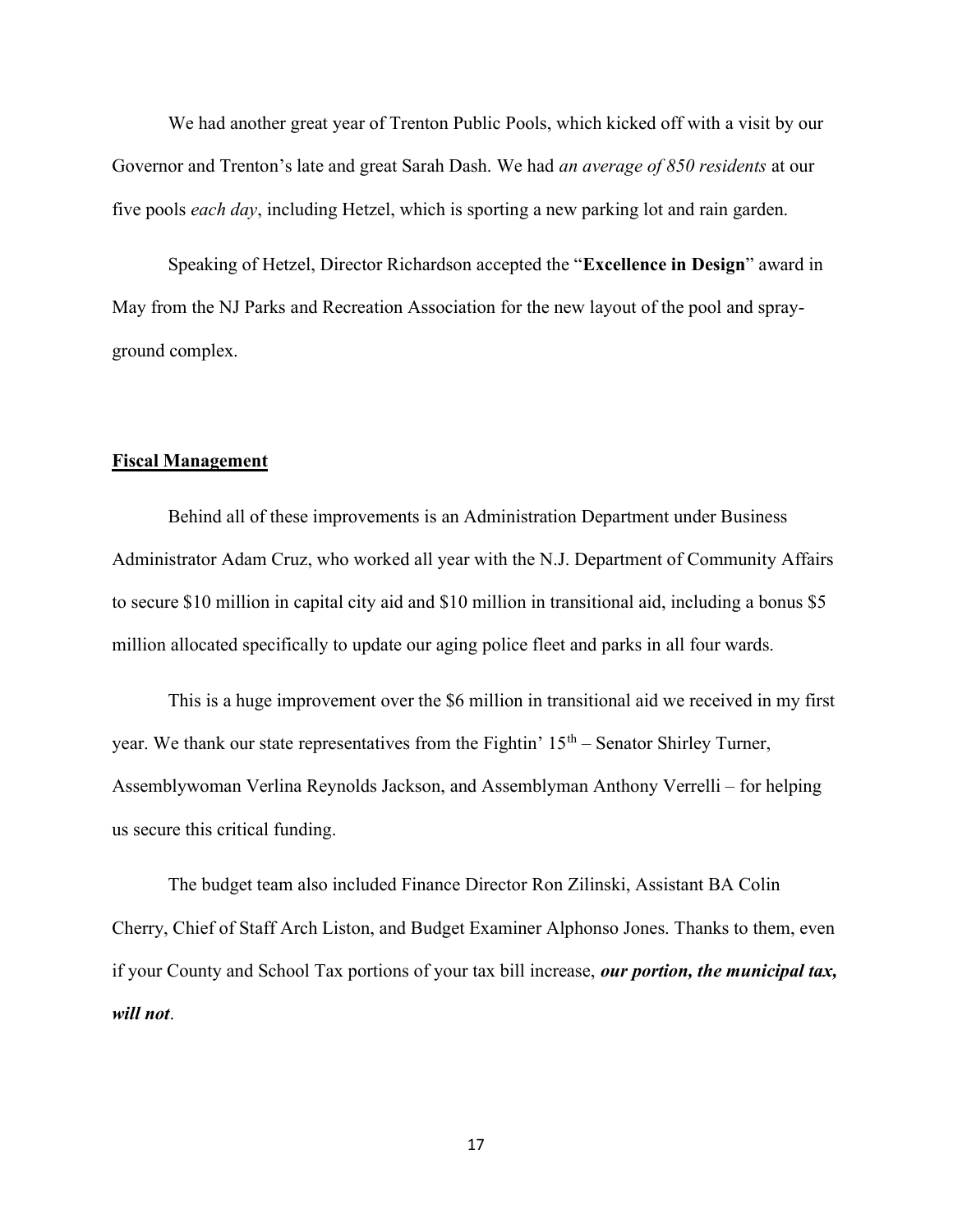I also need to thank our Lieutenant Governor Sheila Oliver and Local Government Services Chief, Jacqueline Suarez, as well as DCA monitor Jack Lipsett. They didn't just help us with transitional aid, they also helped us achieve one of the most challenging undertakings for any municipality: *transitioning from a fiscal to a calendar year budget*. This will make future budgets and tax bills far easier to plan.

The best part is that during the 18-month transition period, we only had to make one pension payment to the state but still received two separate allotments of state aid. For a city that's grappling with shortfalls related to COVID-19, there was no better time than now for that change.

Altogether, we're increasing our investment in city parks; we're making critical upgrades to public safety; we're making essential improvements at Public Works, Trenton Water Works, and other facilities. And we can do all of this without demanding a rate increase from our residents.

In fact – that additional state aid, that move to the calendar year budget, and our strategic use of the American Rescue Plan will enable us to present *not just one*, not two, but three budgets in a row that call for a zero percent local tax increase.

 In closing, I want to thank our Directors who I haven't mentioned yet, but still provide tremendous services for our residents. Wes Bridges from our Law Department who is diligently working to resolve casework for the City; our newest Director, Kenneth Douglas, who I joined just last night at 2:00 a.m. to oversee efforts to contain a major fire on South Broad St.; our chief inspector, Yolanda Vazquez, who is there every day in the neighborhoods, making sure our houses are clean and safe; our Personnel Director, Steve Ponella, who has streamlined our hiring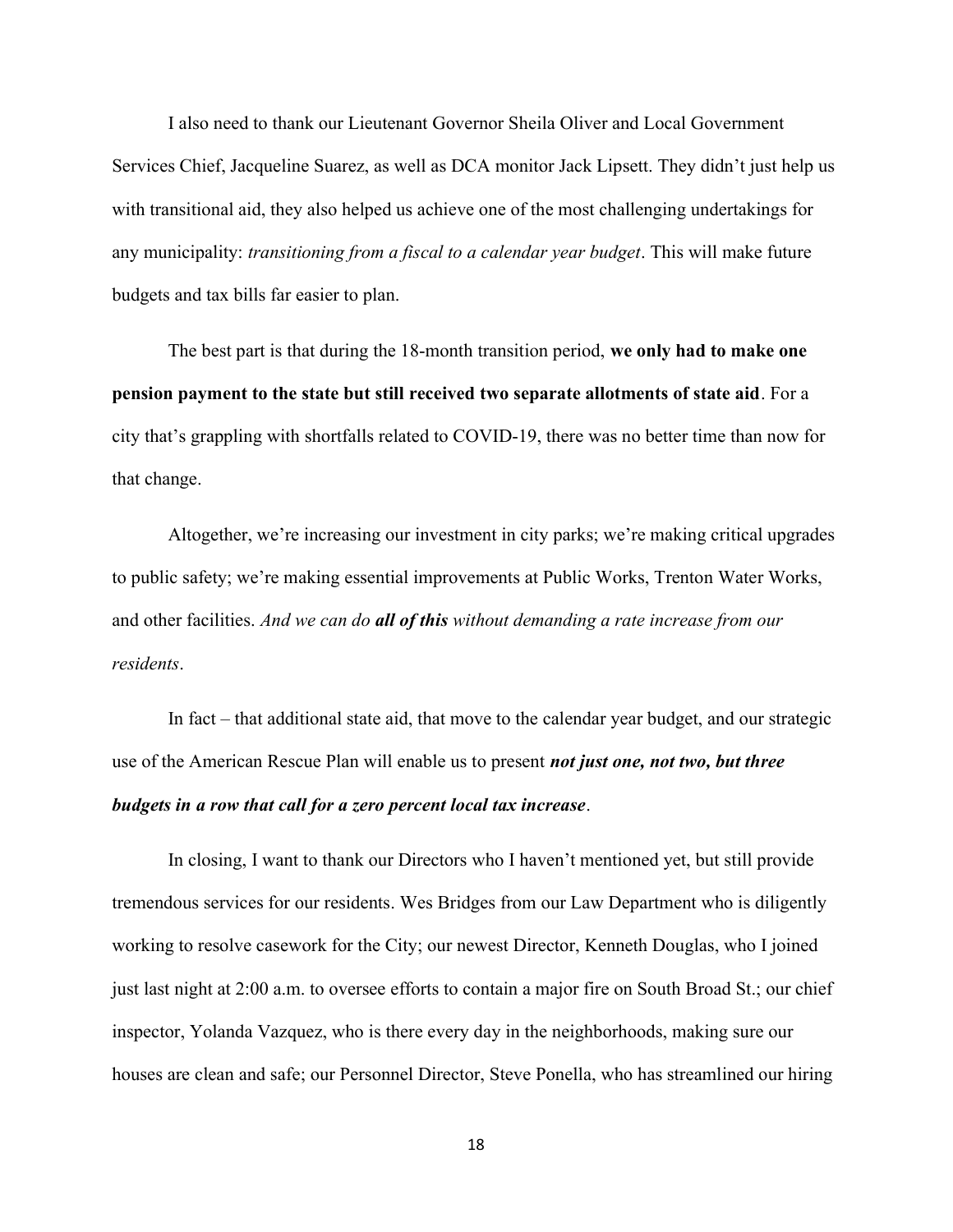and retention processes; our Sewer Director, Joseph McIntyre, who was especially instrumental during our super storms this year; Taya Brown-Humphrey, the Superintendent of our Water Treatment Facility, and last but not least, our Court Administrator, Tonya Stewart, who helped our Courts go virtual during the pandemic and has improved our case backlog from one of the worst in the county to one of the best in the state!

I also want to thank our rank-and-file employees. We spent a lot of time talking about our leadership, but it's the civil servants out in the field who keep our city running. I'm happy we were able to fulfill our promise to take care of city workers. Our negotiations with AFSCME – the union that supports much of our municipal workforce – have been successful, and a new contract has been approved by DCA. These are some of the most substantial salary increases in 10 years. This is a tremendous investment in Trenton's middle class - 95% of those employees live right here in the city. I look forward to Council approving the contract next week.

I also want to thank City Council and everyone who came to join us tonight, both in person and from home.

I know that sometimes, progress isn't easy. Sometimes, we have to fight tooth and nail for every inch of improvement. Every derelict house taken down. Every pothole filled. Every deadly weapon seized. Every youth that can finally spend a fun and safe day in a park or a pool.

But that's a fight worth having – and one we intend to  $win$ .

And, as our residents showed us this year – **failure is not an option**. Trentonians rallied this year, and the progress we achieved would not be possible without you:

> • That includes the dozens of church groups who came together to help get their congregations vaccinated.